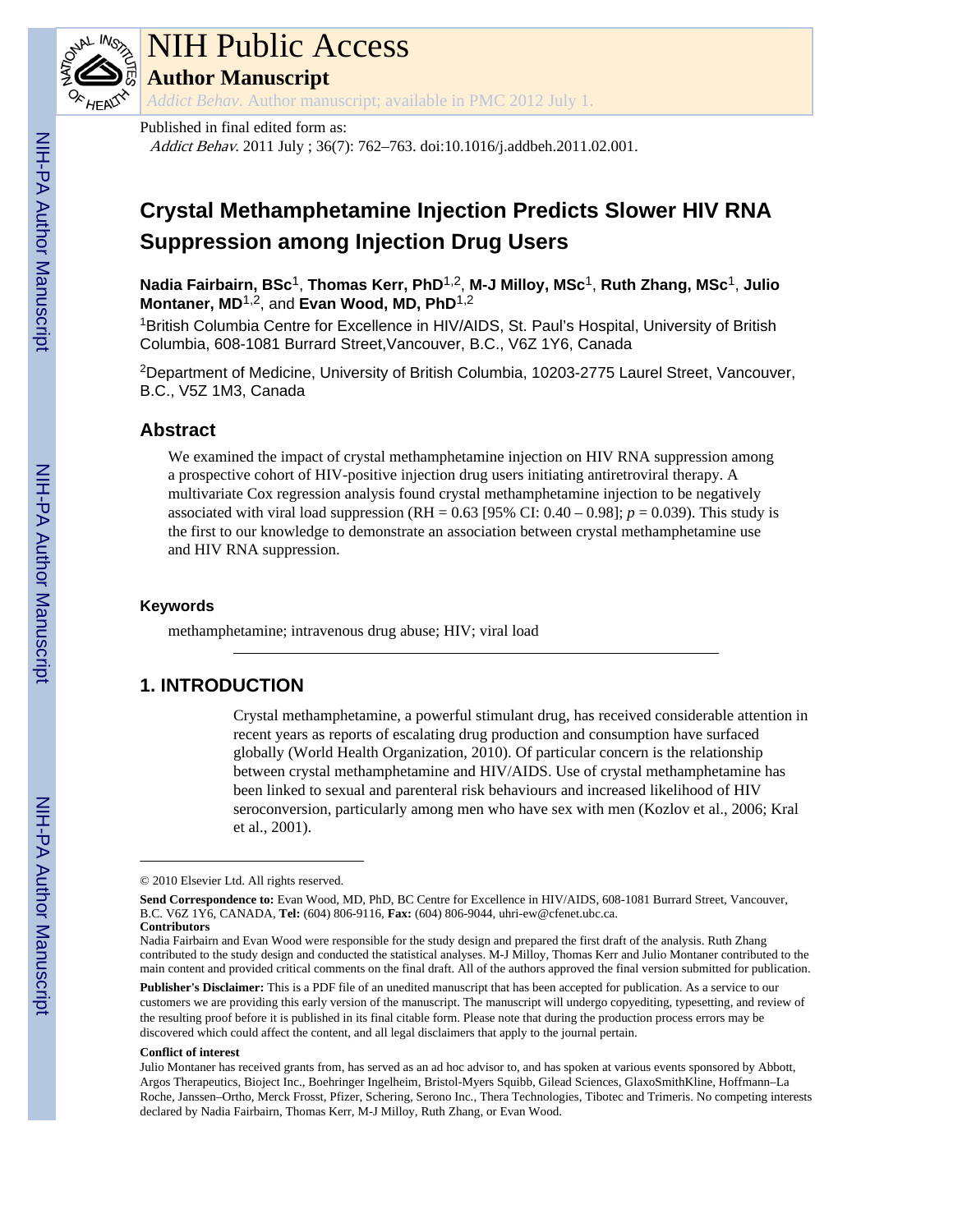Previous studies also indicate that HIV-positive individuals who use crystal methamphetamine have poor adherence to antiretroviral therapy (Marquez et al., 2009). However, to our knowledge, the relationship between crystal methamphetamine use and the outcomes from antiretroviral therapy (ART) have not been well described. Given the substantial threat rising crystal methamphetamine use poses to HIV prevention and treatment strategies (Plankey et al., 2007), we conducted the present study to examine the association between crystal methamphetamine injection and HIV RNA suppression among a cohort of HIV-positive injection drug users (IDUs) initiating ART.

#### **2. METHODS**

The ACCESS cohort is an ongoing prospective study of HIV-positive injection drug-using individuals recruited through self-referral and street outreach from Vancouver's Downtown Eastside since May 1996, and has been described in detail previously (Strathdee et al., 1998). Briefly, at baseline participants provide a venous blood sample and complete an interviewer-administered questionnaire. Follow-up interviews are conducted semi-annually thereafter and participants are provided a nominal stipend at each study visit. The University of British Columbia's Research Ethics Board has annually provided ethical approval.

The primary endpoint in this analysis was time to viral load suppression to  $\leq$  500 copies/mL and use of injection crystal methamphetamine was the primary independent variable of interest. Additional drug use variables considered included: Frequent (≥ daily) heroin and cocaine injection and frequent crack cocaine smoking. We also considered gender, age ( < 24 years versus  $\geq$  24 years), ethnicity (Caucasian versus other), baseline viral load (per  $log<sup>10</sup>$ ) and baseline CD4 count (per 100 cells/mm<sup>3</sup>) as potential confounders. Variable definitions were consistent with previous analyses (Strathdee et al., 1998; Wood et al., 2004), and behavioral variables, including crystal methamphetamine injection, were treated as time updated covariates. The multivariate model was fit using an *a priori* defined modelbuilding approach in which we adjusted for all variables that were statistically significant at the  $p < 0.05$  level in the bivariate analyses. All statistical analyses were performed using SPSS 12.0. All *p*-values are two sided.

#### **3. RESULTS**

Between September 1996 and April 2008, 384 (54.2%) antiretroviral-naïve patients initiated HAART among whom 163 (42.5%) were women and the median follow-up duration was 18 (inter-quartile range:  $6 - 49$ ). Overall, 36 (9.4%) reported crystal methamphetamine at any time during follow-up.

A multivariate Cox proportional hazards analysis examining factors independently associated with time to viral load suppression is shown in Table 1. As shown here, crystal methamphetamine injection (Relative Hazard = 0.63 [95% CI: 0.40 – 0.98]; *p* = 0.039), remained independently associated with a reduced rate of viral load suppression even after adjustment for age, baseline CD4 cell count and viral load, heroin injection and cocaine injection.

### **4. CONCLUSIONS**

In the present study, we examined a cohort of HIV-positive IDUs initiating ART and observed that injection of crystal methamphetamine was independently and negatively associated with HIV viral load suppression. To our knowledge, this study is the first to demonstrate an association between crystal methamphetamine and reduced virological response to antiretroviral therapy.

*Addict Behav*. Author manuscript; available in PMC 2012 July 1.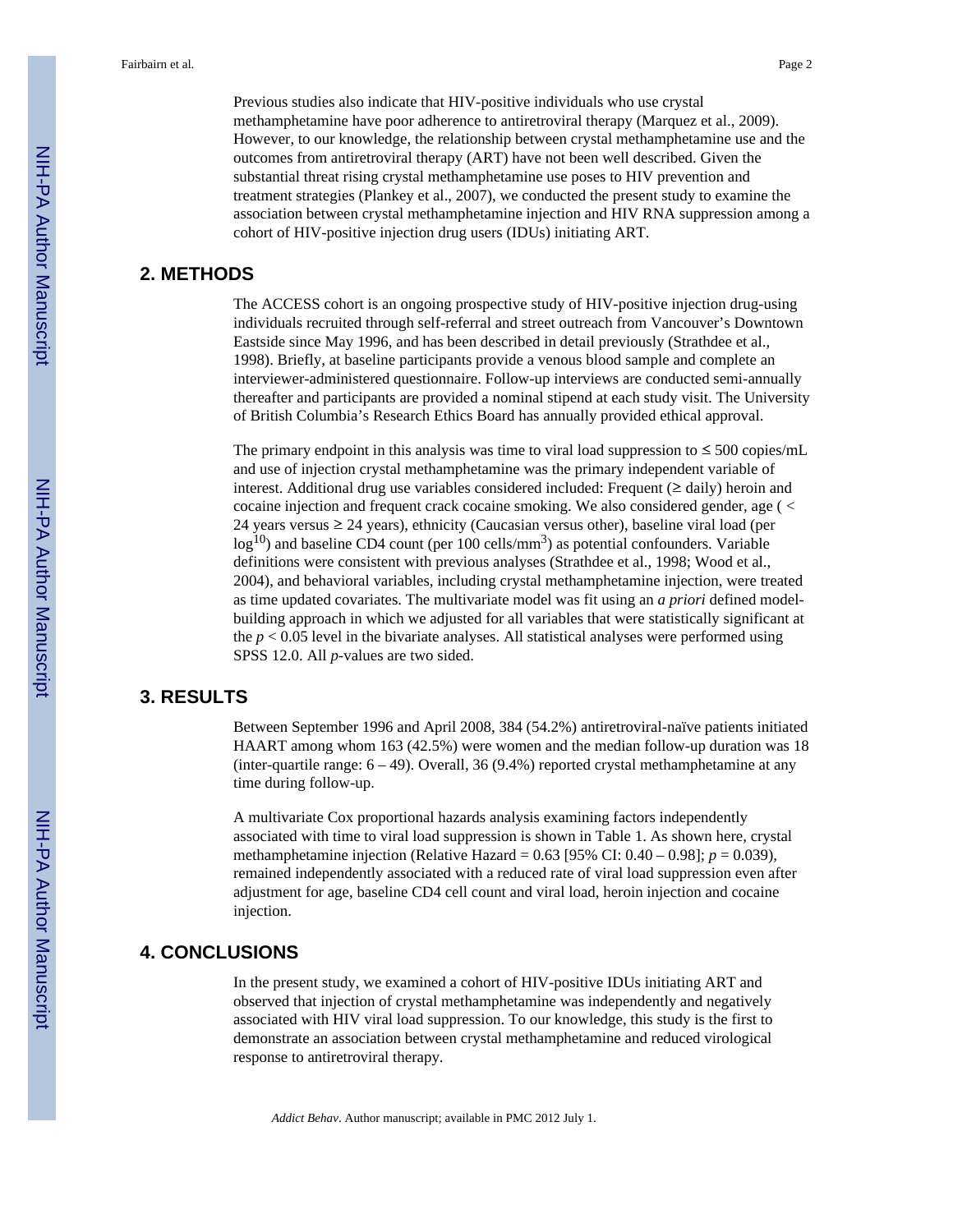Our findings are most likely explained by the fact that the psychopharmacological effects of crystal methamphetamine may undermine antiretroviral treatment adherence (Hinkin et al., 2007; Cho & Melega, 2002). Biological studies also indicate that methamphetamine may play a cofactor role in enhancing HIV infection and replication by promoting direct HIV infection of macrophages (Liang et al., 2008).

Though the present study has limitations inherent in all observational studies, these data contribute further evidence to the negative health outcomes associated with crystal methamphetamine use among HIV-positive individuals. Given the continued increases in crystal methamphetamine consumption despite attempts to deter use, strategies to improve drug treatment, as well as improved HIV prevention and treatment adherence strategies for this high-risk group require urgent implementation.

#### **HIGHLIGHTS**

- **•** Crystal meth injection negatively associated with time to HIV RNA suppression
- **•** First study to show association between crystal meth and virological response
- **•** Further evidence for negative health outcomes of crystal meth in people with **HIV**

#### **Acknowledgments**

We would particularly like to thank the ACCESS participants for their willingness to be included in the study, as well as current and past ACCESS investigators and staff. We would specifically like to thank Deborah Graham, Tricia Collingham, Caitlin Johnston, Steve Kain, and Calvin Lai for their research and administrative assistance.

#### **Role of Funding Sources**

The study was supported by the US National Institutes of Health and the Canadian Institutes of Health Research. Thomas Kerr is supported by the Michael Smith Foundation for Health Research and the Canadian Institutes of Health Research. Julio Montaner has received an Avant-Garde award (DP1DA026182) from the National Institute of Drug Abuse, US National Institutes of Health. US NIH and CIHR have no role in the study design, collection, analysis or interpretation of the data, writing the manuscript, or the decision to submit the paper for publication.

#### **REFERENCES**

- Cho AK, Melega WP. Patterns of methamphetamine abuse and their consequences. Journal of Addictive Diseases. 2002; 21:21–34. [PubMed: 11831497]
- Hinkin CH, Barclay TR, Castellon SA, Levine AJ, Durvasula RS, Marion SD, et al. Drug use and medication adherence among HIV-1 infected individuals. AIDS Behavior. 2007; 11:185–194.
- Kozlov AP, Shaboltas AV, Toussova OV, Verevochkin SV, Masse BR, Perdue T, et al. HIV incidence and factors associated with HIV acquisition among injection drug users in St Petersburg, Russia. AIDS. 2006; 20:901–906. [PubMed: 16549975]
- Kral AH, Bluthenthal RN, Lorvick J, Gee L, Bacchetti P, Edlin BR. Sexual transmission of HIV-1 among injection drug users in San Francisco, USA: risk factor analysis. The Lancet. 2001; 357:1397–1401.
- Liang H, Wang X, Chen H, Song L, Ye L, Wang S, et al. Methamphetamine enhances HIV infection of macrophages. American Journal of Pathology. 2008; 172:1617–1624. [PubMed: 18458095]
- Marquez C, Mitchell SJ, Hare CB, John M, Klausner JD. Methamphetamine use, sexual activity, patient-provider communication, and medication adherence among HIV-infected patients in care, San Francisco 2004-2006. AIDS Care. 2009; 21:575–582. [PubMed: 19444665]
- Plankey MW, Ostrow DG, Stall R, Cox C, Li X, Peck JA, et al. The relationship between methamphetamine and popper use and risk of HIV seroconversion in the multicenter AIDS cohort study. Journal of Acquired Immune Deficiency Syndromes. 2007; 45:85–92. [PubMed: 17325605]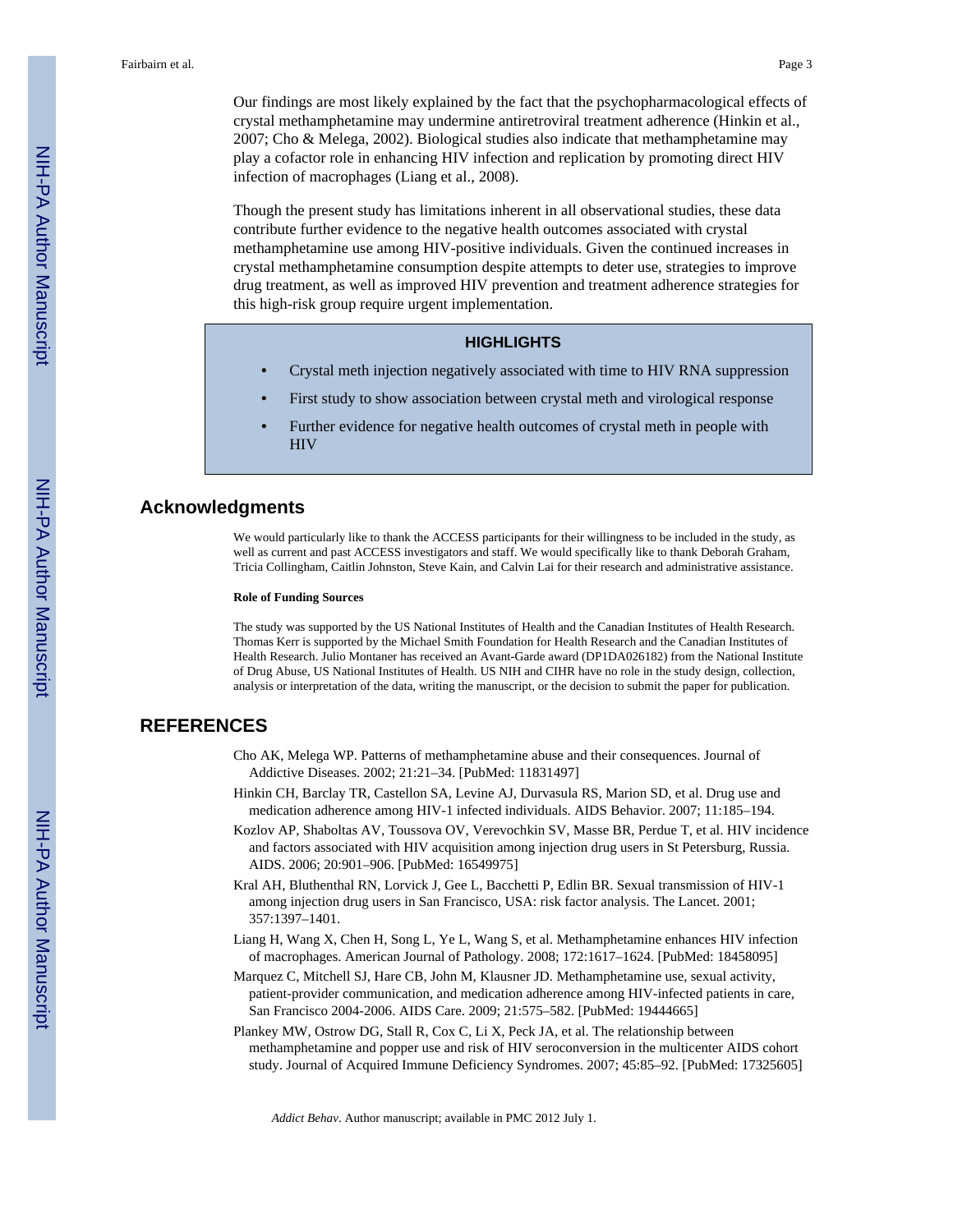- Strathdee SA, Palepu A, Cornelisse PG, Yip B, O'Shaughnessy MV, Montaner JS, et al. Barriers to use of free antiretroviral therapy in injection drug users. Journal of the American Medical Association. 1998; 280:547–549. [PubMed: 9707146]
- Wood E, Hogg RS, Bonner S, Kerr T, Lik K, Palepu A, et al. Staging for antiretroviral therapy among HIV-infected drug users. Journal of the American Medical Association. 2004; 292:1175–1177. [PubMed: 15353528]
- World Health Organization. Amphetamine-type stimulants. Facts and Figures. [Accessed August 23, 2010]. 2009 Available at: [http://www.who.int/substance\\_abuse/facts/ATS/en/index.html](http://www.who.int/substance_abuse/facts/ATS/en/index.html)